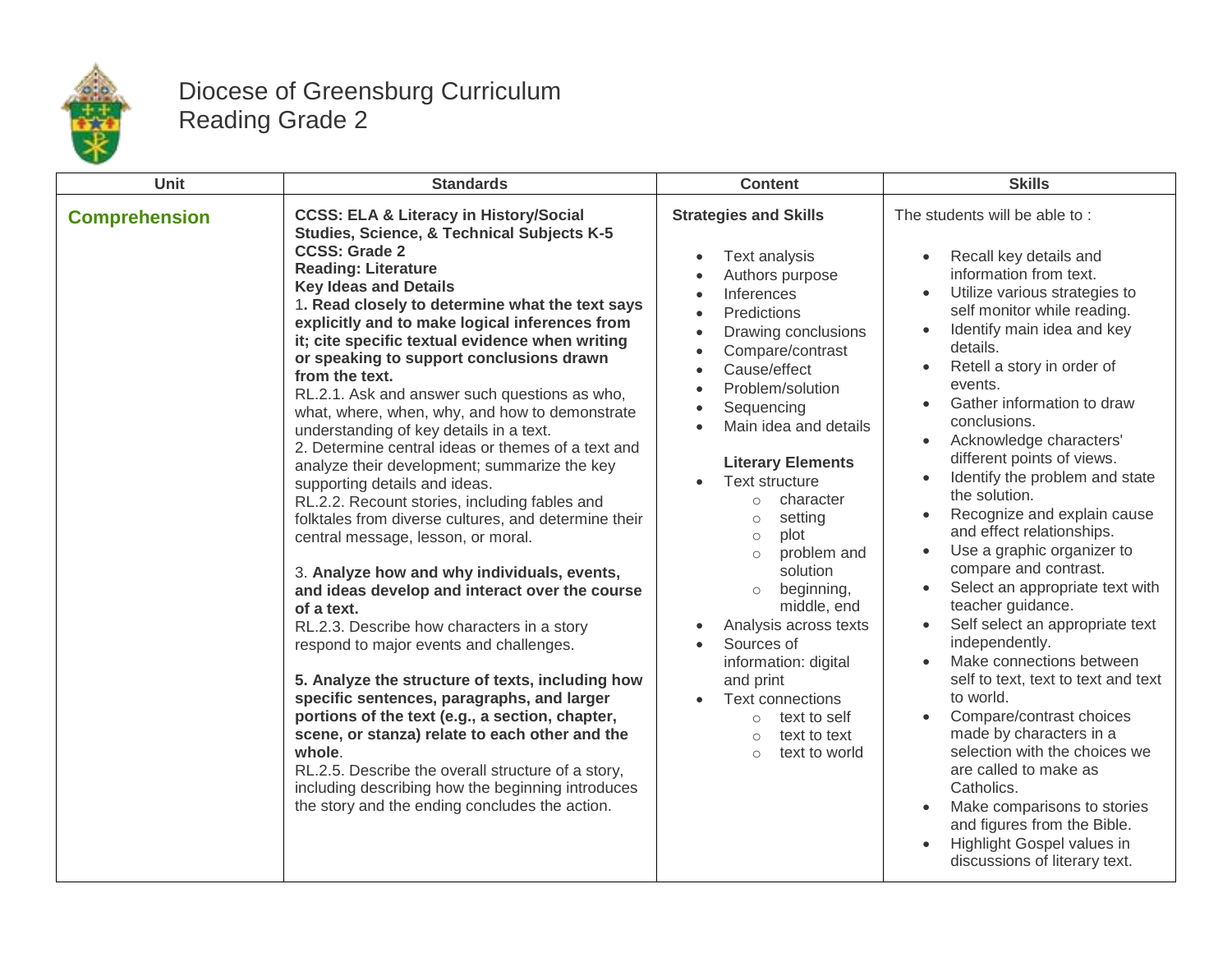| Unit | <b>Standards</b>                                                                                                                                                                                                                                                                                                                                                                                     | <b>Content</b> | <b>Skills</b>                                           |
|------|------------------------------------------------------------------------------------------------------------------------------------------------------------------------------------------------------------------------------------------------------------------------------------------------------------------------------------------------------------------------------------------------------|----------------|---------------------------------------------------------|
|      | 6. Assess how point of view or purpose<br>shapes the content and style of a text.<br>RL.2.6. Acknowledge differences in the points of<br>view of characters, including by speaking in a<br>different voice for each character when reading<br>dialogue aloud.                                                                                                                                        |                | Cite details from the text to<br>support the main idea. |
|      | Integration of Knowledge and Ideas<br>7. Integrate and evaluate content presented in<br>diverse media and formats, including visually<br>and quantitatively, as well as in words.                                                                                                                                                                                                                    |                |                                                         |
|      | RL.2.7. Use information gained from the<br>illustrations and words in a print or digital text to<br>demonstrate understanding of its characters,<br>setting, or plot.                                                                                                                                                                                                                                |                |                                                         |
|      | 9. Analyze how two or more texts address<br>similar themes or topics in order to build<br>knowledge or to compare the approaches the<br>authors take.<br>RL.2.9. Compare and contrast two or more<br>versions of the same story (e.g., Cinderella<br>stories) by different authors or from different<br>cultures.                                                                                    |                |                                                         |
|      | <b>Range of Reading and Level of Text</b><br><b>Complexity</b><br>10. Read and comprehend complex literary and<br>informational texts independently and<br>proficiently.<br>RL.2.10. By the end of the year, read and<br>comprehend literature, including stories and<br>poetry, in the grades 2-3 text complexity band<br>proficiently, with scaffolding as needed at the high<br>end of the range. |                |                                                         |
|      | <b>Reading: Informational Text</b><br><b>Key Ideas and Details</b><br>1. Read closely to determine what the text says<br>explicitly and to make logical inferences from<br>it; cite specific textual evidence when writing<br>or speaking to support conclusions drawn<br>from the text.                                                                                                             |                |                                                         |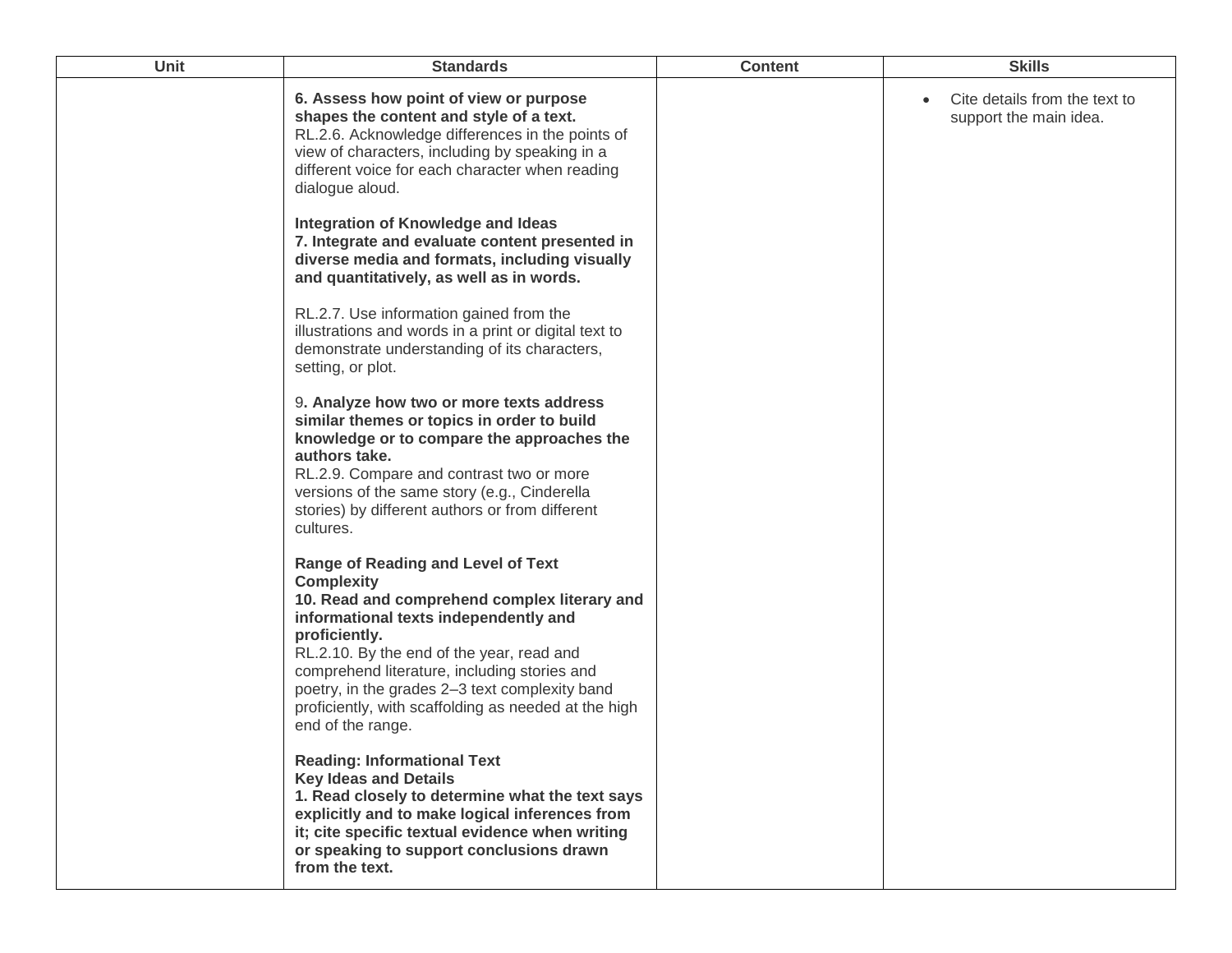| <b>Unit</b> | <b>Standards</b>                                                                                                                                                                                                                                                                                                                                                                                                       | <b>Content</b> | <b>Skills</b> |
|-------------|------------------------------------------------------------------------------------------------------------------------------------------------------------------------------------------------------------------------------------------------------------------------------------------------------------------------------------------------------------------------------------------------------------------------|----------------|---------------|
|             | RI.2.1. Ask and answer such questions as who,<br>what, where, when, why, and how to demonstrate<br>understanding of key details in a text.                                                                                                                                                                                                                                                                             |                |               |
|             | 2. Determine central ideas or themes of a text<br>and analyze their development; summarize the<br>key supporting details and ideas.<br>RI.2.2. Identify the main topic of a multi-paragraph<br>text as well as the focus of specific paragraphs<br>within the text.                                                                                                                                                    |                |               |
|             | 3. Analyze how and why individuals, events,<br>and ideas develop and interact over the course<br>of a text.<br>RI.2.3. Describe the connection between a series<br>of historical events, scientific ideas or concepts, or<br>steps in technical procedures in a text.                                                                                                                                                  |                |               |
|             | <b>Craft and Structure</b><br>4. Interpret words and phrases as they are<br>used in a text, including determining technical,<br>connotative, and figurative meanings, and<br>analyze how specific word choices shape<br>meaning or tone.<br>RI.2.4. Determine the meaning of words and<br>phrases in a text relevant to a grade 2 topic or<br>subject area.                                                            |                |               |
|             | 5. Analyze the structure of texts, including how<br>specific sentences, paragraphs, and larger<br>portions of the text (e.g., a section, chapter,<br>scene, or stanza) relate to each other and the<br>whole.<br>RI.2.5. Know and use various text features (e.g.,<br>captions, bold print, subheadings, glossaries,<br>indexes, electronic menus, icons) to locate key<br>facts or information in a text efficiently. |                |               |
|             | 6. Assess how point of view or purpose<br>shapes the content and style of a text.<br>RI.2.6. Identify the main purpose of a text,<br>including what the author wants to answer,<br>explain, or describe.                                                                                                                                                                                                               |                |               |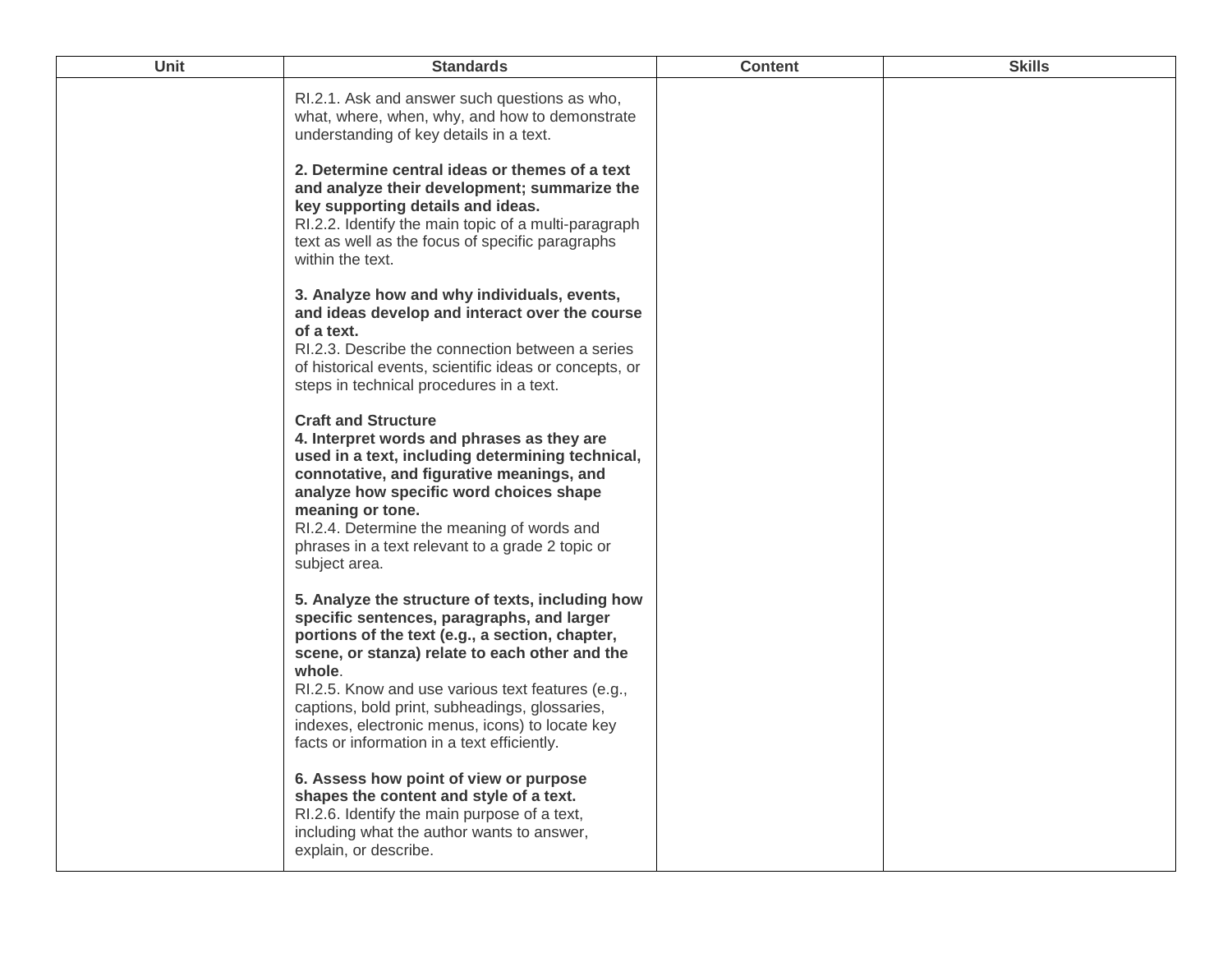| Unit | <b>Standards</b>                                                                                                                                                                                                                                                                                                                                                                                                                                                                                                                                                                                                                                                                                                                                                                                                                                                                                                                                                                                                                                                                                                                                                                                                                                                              | <b>Content</b> | <b>Skills</b> |
|------|-------------------------------------------------------------------------------------------------------------------------------------------------------------------------------------------------------------------------------------------------------------------------------------------------------------------------------------------------------------------------------------------------------------------------------------------------------------------------------------------------------------------------------------------------------------------------------------------------------------------------------------------------------------------------------------------------------------------------------------------------------------------------------------------------------------------------------------------------------------------------------------------------------------------------------------------------------------------------------------------------------------------------------------------------------------------------------------------------------------------------------------------------------------------------------------------------------------------------------------------------------------------------------|----------------|---------------|
|      | Integration of Knowledge and Ideas<br>7. Integrate and evaluate content presented in<br>diverse media and formats, including visually<br>and quantitatively, as well as in words.<br>RI.2.7. Explain how specific images (e.g., a<br>diagram showing how a machine works) contribute<br>to and clarify a text.                                                                                                                                                                                                                                                                                                                                                                                                                                                                                                                                                                                                                                                                                                                                                                                                                                                                                                                                                                |                |               |
|      | 9. Analyze how two or more texts address<br>similar themes or topics in order to build<br>knowledge or to compare the approaches the<br>authors take.<br>RI.2.9. Compare and contrast the most important<br>points presented by two texts on the same topic.<br>Range of Reading and Level of Text Complexity<br>10. Read and comprehend complex literary and<br>informational texts independently and proficiently.<br>RI.2.10. By the end of year, read and comprehend<br>informational texts, including history/social studies,<br>science, and technical texts, in the grades 2-3 text<br>complexity band proficiently, with scaffolding as<br>needed at the high end of the range.<br>PA: Early Childhood: K-2 (2016)<br>PA: Grade 2<br><b>Language and Literacy Development</b><br><b>1.2 Reading Informational Text</b><br>A. Key Ideas and Details - Main Idea<br>1.2 2.A Identify the main idea of a multi-<br>paragraph text as well as the focus of specific<br>paragraphs.<br><b>B.Key Ideas and Details - Text Analysis</b><br>1.2 2.B Ask and answer questions such as who,<br>what, where, when, why, and how to demonstrate<br>understanding of key details in a text.<br><b>C. Key Ideas and Details</b><br>1.2 2.C Describe the connection between a series |                |               |
|      | of events, concepts, or steps in a procedure within<br>a text.                                                                                                                                                                                                                                                                                                                                                                                                                                                                                                                                                                                                                                                                                                                                                                                                                                                                                                                                                                                                                                                                                                                                                                                                                |                |               |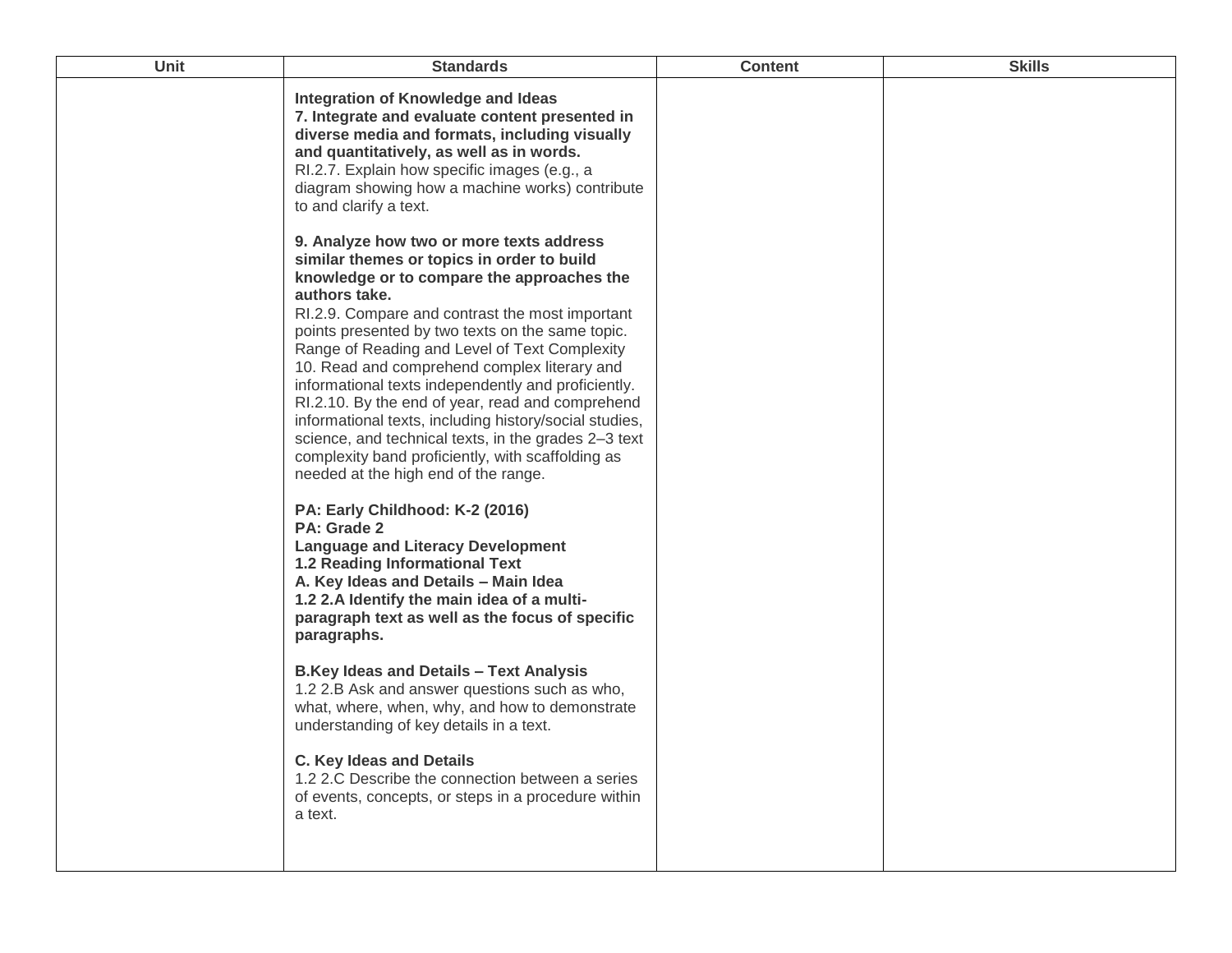| <b>Unit</b> | <b>Standards</b>                                                                                                                                                                                                                | <b>Content</b> | <b>Skills</b> |
|-------------|---------------------------------------------------------------------------------------------------------------------------------------------------------------------------------------------------------------------------------|----------------|---------------|
|             | E. Craft and Structure - Text Structure<br>1.2 2.E Use various text features and search tools<br>to efficiently locate key facts or information in a<br>text.                                                                   |                |               |
|             | G. Integration of Knowledge and Ideas -<br><b>Diverse Media</b>                                                                                                                                                                 |                |               |
|             | 1.2 2.G Explain how graphic representations<br>contribute to and clarify a text.                                                                                                                                                |                |               |
|             | I. Integration of Knowledge and Ideas -<br><b>Analysis Across Texts</b><br>1.2 2.1 Compare and contrast the most important<br>points presented on the same topic.                                                               |                |               |
|             | <b>1.3 Reading Literature</b><br>B. Key Ideas and Details - Text Analysis                                                                                                                                                       |                |               |
|             | 1.3 2.B Ask and answer questions such as who,<br>what, where, when, why, and how to demonstrate<br>understanding of key details in a text.                                                                                      |                |               |
|             | C. Key Ideas and Details - Literary Elements<br>1.3 2.C Describe how characters in a story<br>respond to major events and challenges.                                                                                           |                |               |
|             | D. Craft and Structure - Point of View<br>1.3 2.D Acknowledge differences in the points of<br>views of characters, including by speaking in a<br>different voice for each character when reading<br>dialogue aloud              |                |               |
|             | E. Craft and Structure - Text Structure<br>1.3 2.E Describe the overall structure of a story,<br>including describing how the beginning introduces<br>the story and the ending concludes the action.                            |                |               |
|             | G. Integration of Knowledge and Ideas -<br><b>Sources of Information</b><br>1.3 2.G Use information from illustrations and<br>words, in print or digital text, to demonstrate<br>understanding of characters, setting, or plot. |                |               |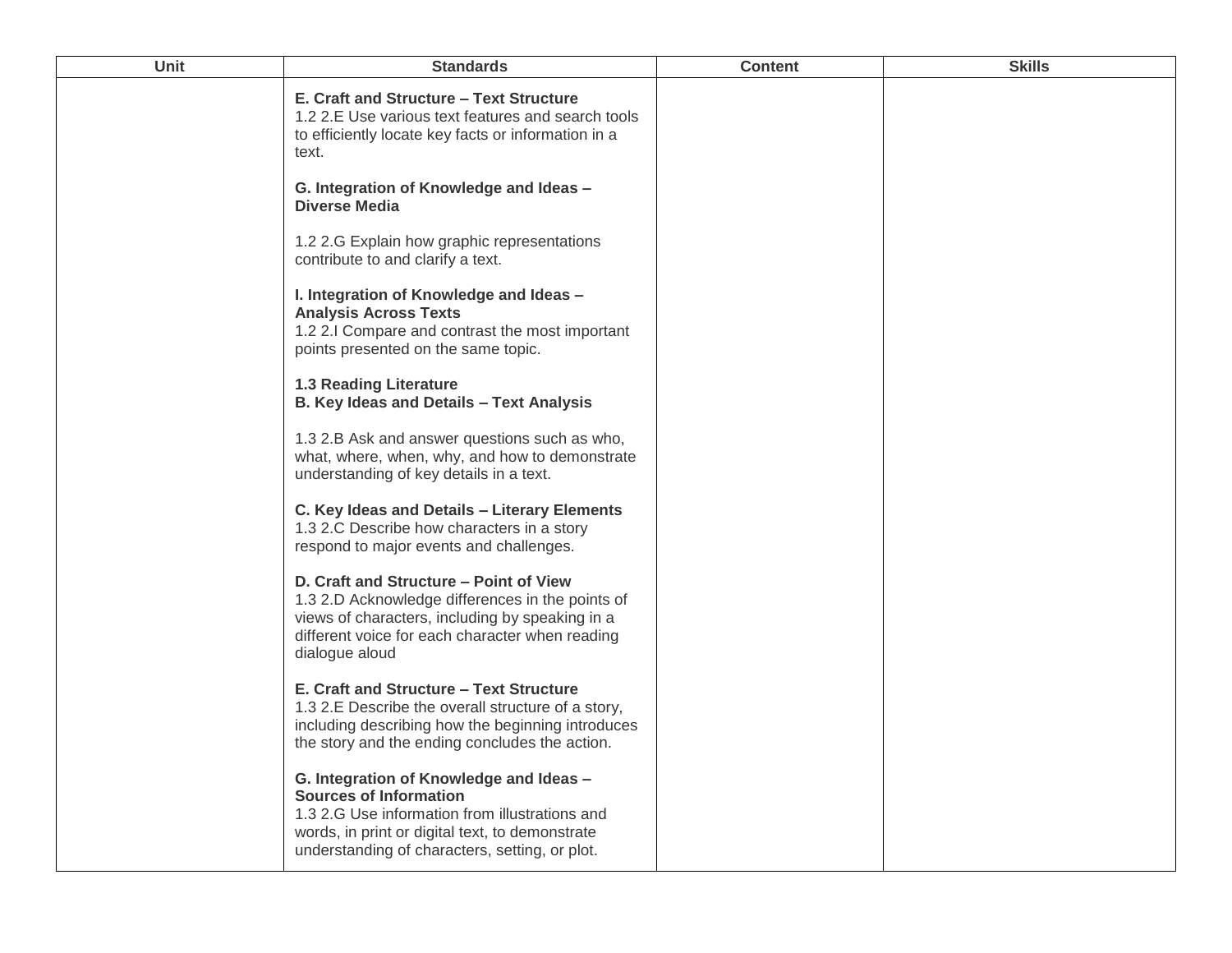| Unit           | <b>Standards</b>                                                                                                                                                                                                                                                                                                                                                                                                                                                                                                                                                                                                                                                                             | <b>Content</b>                                                           | <b>Skills</b>                                                                                                                                                                                                                                                                                                                                                                                                                                         |
|----------------|----------------------------------------------------------------------------------------------------------------------------------------------------------------------------------------------------------------------------------------------------------------------------------------------------------------------------------------------------------------------------------------------------------------------------------------------------------------------------------------------------------------------------------------------------------------------------------------------------------------------------------------------------------------------------------------------|--------------------------------------------------------------------------|-------------------------------------------------------------------------------------------------------------------------------------------------------------------------------------------------------------------------------------------------------------------------------------------------------------------------------------------------------------------------------------------------------------------------------------------------------|
|                | H. Integration of Knowledge and Ideas - Text<br><b>Analysis</b><br>1.3 2.H Compare and contrast two or more<br>versions of the same story by different authors or<br>from different cultures.<br>© Copyright 2010. National Governors Association<br>Center for Best Practices and Council of Chief<br>State School Officers. All rights reserved.                                                                                                                                                                                                                                                                                                                                           |                                                                          |                                                                                                                                                                                                                                                                                                                                                                                                                                                       |
| <b>Fluency</b> | <b>CCSS: ELA &amp; Literacy in History/Social</b><br>Studies, Science, & Technical Subjects K-5<br><b>CCSS: Grade 2</b><br><b>Reading: Foundational Skills</b><br><b>Fluency</b><br>RF.2.4. Read with sufficient accuracy and<br>fluency to support comprehension.<br>a. Read grade-level text with purpose and<br>understanding.<br>b. Read grade-level text orally with accuracy,<br>appropriate rate, and expression.<br>c. Use context to confirm or self-correct word<br>recognition and understanding, rereading as<br>necessary.<br>© Copyright 2010. National Governors Association<br>Center for Best Practices and Council of Chief<br>State School Officers. All rights reserved. | Accuracy<br>Intonation<br>Rate<br>Expression<br>Phrasing<br>Automaticity | The students will be able to:<br>Read with sufficient accuracy<br>$\bullet$<br>and fluency to support<br>comprehension<br>Recognize and read irregularly<br>spelled grade appropriate<br>words<br>Read grade level text with<br>$\bullet$<br>purpose and understanding<br>Read grade level text orally<br>$\bullet$<br>with accuracy, appropriate<br>rate, and expression on<br>successive readings<br>Demonstrate improved fluency<br>in read alouds |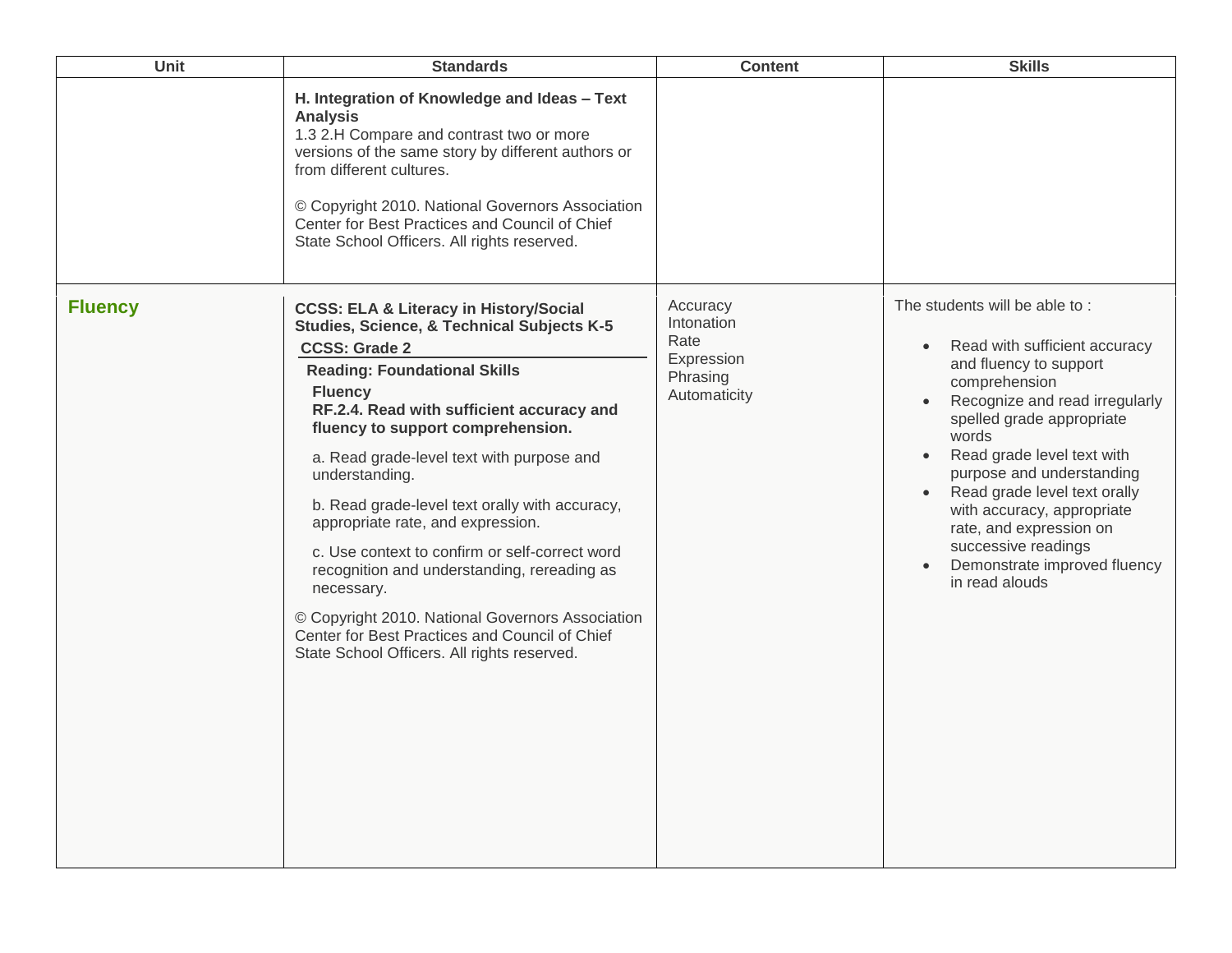| <b>Unit</b>   | <b>Standards</b>                                                                                                                                                                                                                                                                                                                                                                                                                                                                                                                                                                                                                                                                                                                                                                                                                                                                                                                                                                                                                                                                                                                                                                                                                                                                                                                                                                                                                                                                                                                                                                                                                         | <b>Content</b>                                                                                                                                            | <b>Skills</b>                                                                                                                                                                                                                            |
|---------------|------------------------------------------------------------------------------------------------------------------------------------------------------------------------------------------------------------------------------------------------------------------------------------------------------------------------------------------------------------------------------------------------------------------------------------------------------------------------------------------------------------------------------------------------------------------------------------------------------------------------------------------------------------------------------------------------------------------------------------------------------------------------------------------------------------------------------------------------------------------------------------------------------------------------------------------------------------------------------------------------------------------------------------------------------------------------------------------------------------------------------------------------------------------------------------------------------------------------------------------------------------------------------------------------------------------------------------------------------------------------------------------------------------------------------------------------------------------------------------------------------------------------------------------------------------------------------------------------------------------------------------------|-----------------------------------------------------------------------------------------------------------------------------------------------------------|------------------------------------------------------------------------------------------------------------------------------------------------------------------------------------------------------------------------------------------|
| <b>Genres</b> | <b>CCSS: ELA &amp; Literacy in History/Social</b><br><b>Studies, Science, &amp; Technical Subjects K-5</b><br><b>CCSS: Grade 2</b><br><b>Reading: Literature</b><br>2. Determine central ideas or themes of a text<br>and analyze their development; summarize the<br>key supporting details and ideas.<br>RL.2.2. Recount stories, including fables and<br>folktales from diverse cultures, and determine their<br>central message, lesson, or moral.<br><b>Craft and Structure</b><br>4. Interpret words and phrases as they are<br>used in a text, including determining technical,<br>connotative, and figurative meanings, and<br>analyze how specific word choices shape<br>meaning or tone.<br>RL.2.4. Describe how words and phrases (e.g.,<br>regular beats, alliteration, rhymes, repeated lines)<br>supply rhythm and meaning in a story, poem, or<br>song.<br>5. Analyze the structure of texts, including how<br>specific sentences, paragraphs, and larger<br>portions of the text (e.g., a section, chapter,<br>scene, or stanza) relate to each other and the<br>whole.<br>RL.2.5. Describe the overall structure of a story,<br>including describing how the beginning introduces<br>the story and the ending concludes the action.<br>Range of Reading and Level of Text Complexity<br>10. Read and comprehend complex literary and<br>informational texts independently and proficiently.<br>RL.2.10. By the end of the year, read and<br>comprehend literature, including stories and<br>poetry, in the grades 2-3 text complexity band<br>proficiently, with scaffolding as needed at the high<br>end of the range. | Fiction<br>Fantasy<br><b>Realistic fiction</b><br><b>Folktales</b><br>Fables<br>Non-Fiction<br>Autobiography<br>Biography<br>Informational text<br>Poetry | The students will be able to:<br>Identify characteristics of each<br>genre<br>Define fiction and non-fiction<br>Compare and contrast<br>different types of stories on the<br>same topic<br>Use text features to enhance<br>comprehension |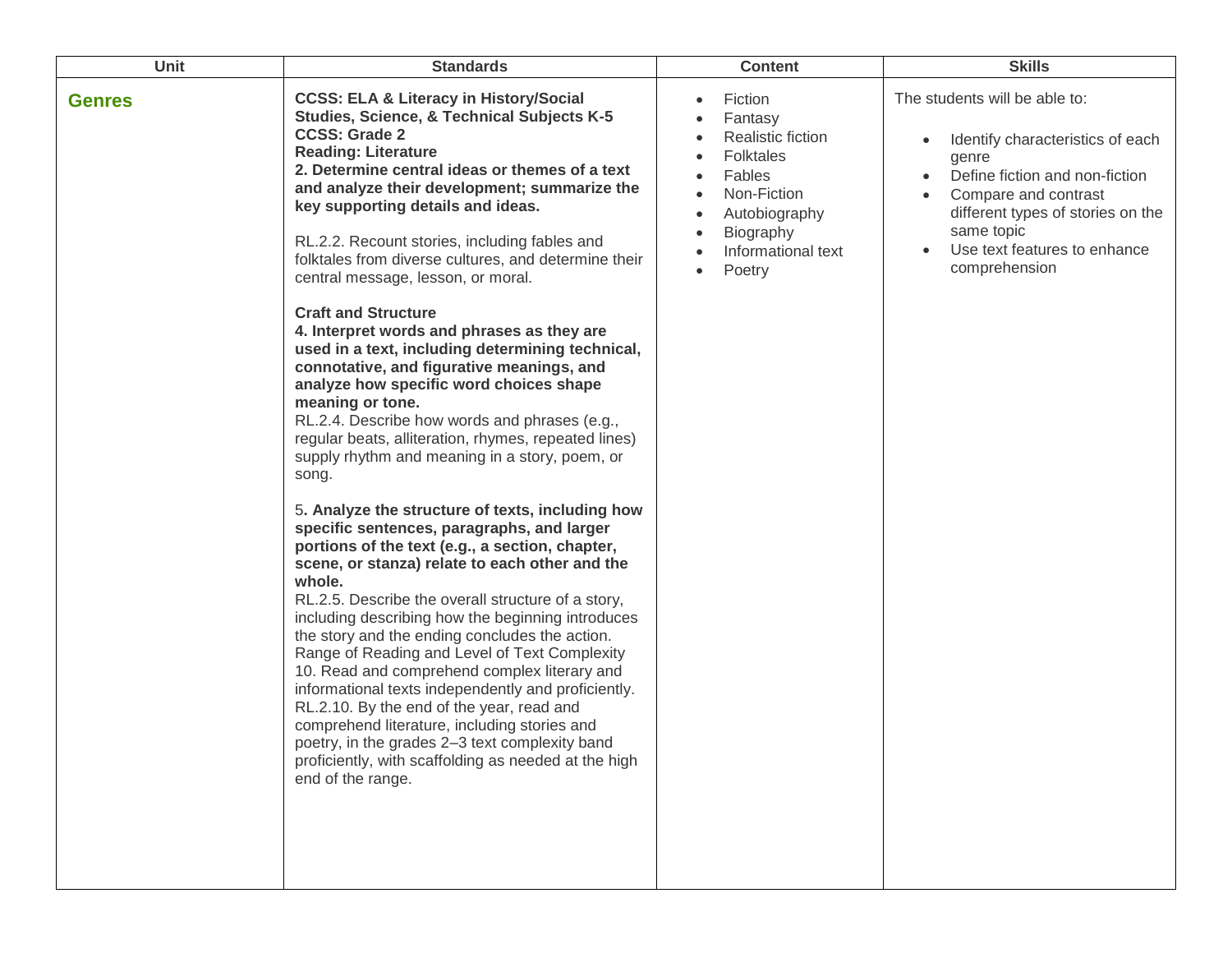| Unit                                               | <b>Standards</b>                                                                                                                                                                                                                                                                                                                                                                                                                                                                                                                                                                                                                                                                                                                                                                                                                                                                                                                                                                                                                                                 | <b>Content</b>                                                                                                                                                                                                                                                                                       | <b>Skills</b>                                                                                                                                                                                                                                                                                                                                                                                                          |
|----------------------------------------------------|------------------------------------------------------------------------------------------------------------------------------------------------------------------------------------------------------------------------------------------------------------------------------------------------------------------------------------------------------------------------------------------------------------------------------------------------------------------------------------------------------------------------------------------------------------------------------------------------------------------------------------------------------------------------------------------------------------------------------------------------------------------------------------------------------------------------------------------------------------------------------------------------------------------------------------------------------------------------------------------------------------------------------------------------------------------|------------------------------------------------------------------------------------------------------------------------------------------------------------------------------------------------------------------------------------------------------------------------------------------------------|------------------------------------------------------------------------------------------------------------------------------------------------------------------------------------------------------------------------------------------------------------------------------------------------------------------------------------------------------------------------------------------------------------------------|
|                                                    | <b>Reading: Informational Text</b><br>5. Analyze the structure of texts, including how<br>specific sentences, paragraphs, and larger<br>portions of the text (e.g., a section, chapter,<br>scene, or stanza) relate to each other and the<br>whole.<br>RI.2.5. Know and use various text features (e.g.,<br>captions, bold print, subheadings, glossaries,<br>indexes, electronic menus, icons) to locate key<br>facts or information in a text efficiently.<br><b>Range of Reading and Level of Text</b><br><b>Complexity</b><br>10. Read and comprehend complex literary and<br>informational texts independently and<br>proficiently.<br>RI.2.10. By the end of year, read and comprehend<br>informational texts, including history/social studies,<br>science, and technical texts, in the grades 2-3 text<br>complexity band proficiently, with scaffolding as<br>needed at the high end of the range.<br>© Copyright 2010. National Governors Association<br>Center for Best Practices and Council of Chief<br>State School Officers. All rights reserved. |                                                                                                                                                                                                                                                                                                      |                                                                                                                                                                                                                                                                                                                                                                                                                        |
| <b>Phonics/Word</b><br><b>Recognition/Spelling</b> | <b>CCSS: ELA &amp; Literacy in History/Social</b><br><b>Studies, Science, &amp; Technical Subjects K-5</b><br><b>CCSS: Grade 2</b><br><b>Reading: Foundational Skills</b><br><b>Phonics and Word Recognition</b><br>RF.2.3. Know and apply grade-level phonics<br>and word analysis skills in decoding words.<br>a. Distinguish long and short vowels when<br>reading regularly spelled one-syllable words.<br>b. Know spelling-sound correspondences for<br>additional common vowel teams.<br>c. Decode regularly spelled two-syllable words<br>with long vowels.                                                                                                                                                                                                                                                                                                                                                                                                                                                                                               | Irregularly spelled words<br>Word analysis<br>Short/long vowels<br>Base words<br>Contractions<br>Digraphs<br>Compound words<br>Beginning, middle and<br>ending sounds<br>Silent letters<br><b>Diphthongs</b><br>Prefixes<br><b>Suffixes</b><br>Rhyming sounds<br>Schwa sounds<br>r-controlled vowels | The students will be able to:<br>Know and apply grade level<br>phonics and word analysis<br>skills in decoding<br>Distinguish long and short<br>vowels when reading regularly<br>spelled one-syllable words<br>Know spelling-sound<br>correspondences for additional<br>common vowel teams<br>Decode regularly spelled two-<br>syllable words with long<br>vowels<br>Decode words with common<br>prefixes and suffixes |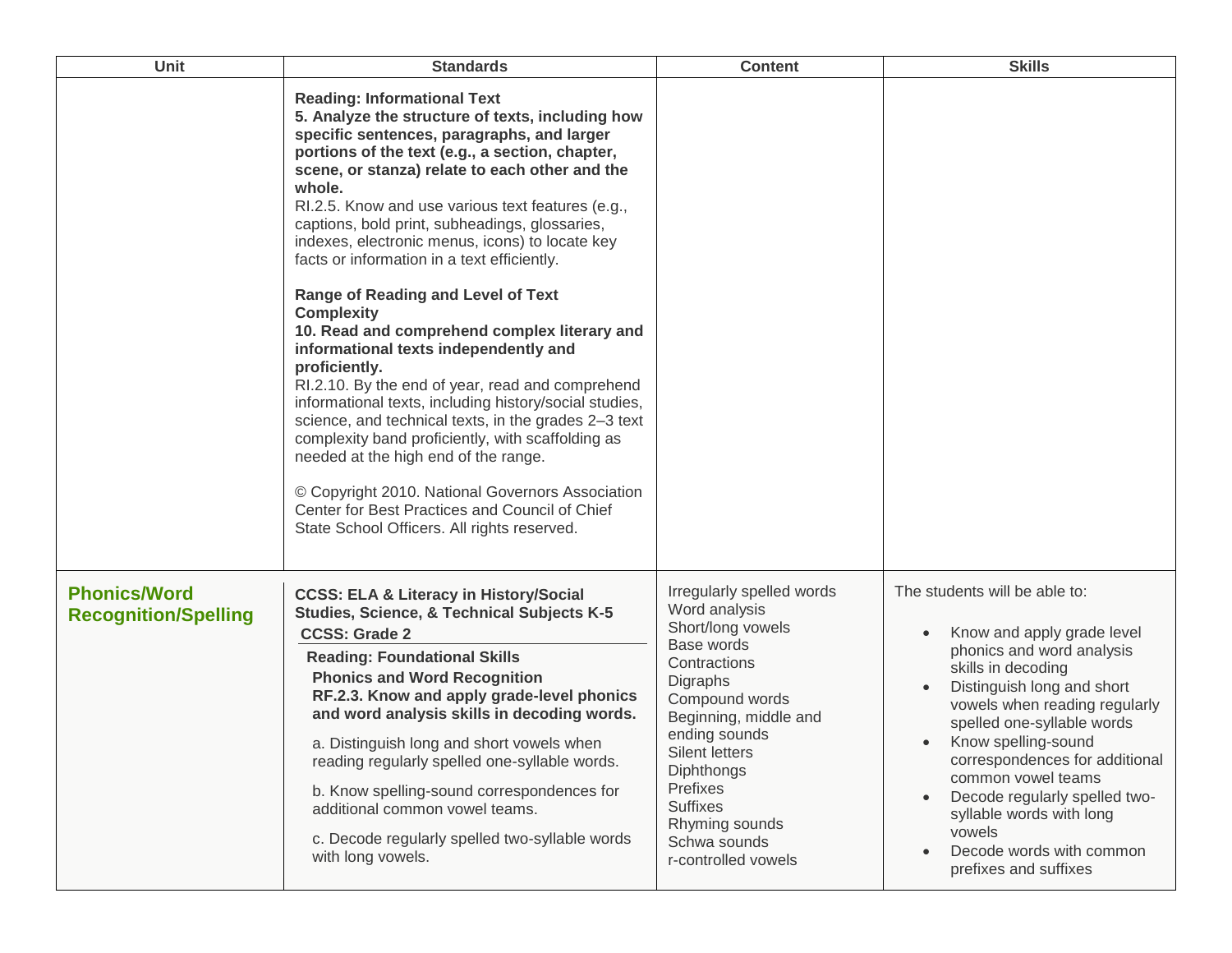| Unit                                    | <b>Standards</b>                                                                                                                                                                                                                                                                                                                                                                                                                                                                                                                                                                                                                                                                                                                                                                                                                                                                                                     | <b>Content</b>                                                                                                                                                                                                                                                                           | <b>Skills</b>                                                                                                                                                                                                                                                                                                                                                                                                                                                               |
|-----------------------------------------|----------------------------------------------------------------------------------------------------------------------------------------------------------------------------------------------------------------------------------------------------------------------------------------------------------------------------------------------------------------------------------------------------------------------------------------------------------------------------------------------------------------------------------------------------------------------------------------------------------------------------------------------------------------------------------------------------------------------------------------------------------------------------------------------------------------------------------------------------------------------------------------------------------------------|------------------------------------------------------------------------------------------------------------------------------------------------------------------------------------------------------------------------------------------------------------------------------------------|-----------------------------------------------------------------------------------------------------------------------------------------------------------------------------------------------------------------------------------------------------------------------------------------------------------------------------------------------------------------------------------------------------------------------------------------------------------------------------|
|                                         | d. Decode words with common prefixes and<br>suffixes.<br>e. Identify words with inconsistent but common<br>spelling-sound correspondences.<br>f. Recognize and read grade-appropriate<br>irregularly spelled words.<br>© Copyright 2010. National Governors Association<br>Center for Best Practices and Council of Chief<br>State School Officers. All rights reserved.                                                                                                                                                                                                                                                                                                                                                                                                                                                                                                                                             | Syllables<br>Vowels teams/vowel pairs<br><b>Consonant blends</b><br>Word families<br>Hard and soft sounds<br>Y as a vowel<br>Spelling rules<br>ABC order                                                                                                                                 | Identify words with<br>inconsistent but common<br>spelling-sound<br>correspondence<br>Recognize and read grade-<br>appropriate irregularly spelled<br>words<br>Read with sufficient accuracy<br>$\bullet$<br>and fluency to support<br>comprehension<br>Correctly spell grade level<br>words<br>Differentiate between meaning<br>of words based on spelling                                                                                                                 |
| <b>Speaking and</b><br><b>Listening</b> | <b>CCSS: ELA &amp; Literacy in History/Social</b><br>Studies, Science, & Technical Subjects K-5<br><b>CCSS: Grade 2</b><br><b>Speaking and Listening</b><br><b>Comprehension and Collaboration</b><br>1. Prepare for and participate effectively in a<br>range of conversations and collaborations<br>with diverse partners, building on others'<br>ideas and expressing their own clearly and<br>persuasively.<br>SL.2.1. Participate in collaborative<br>conversations with diverse partners about grade<br>2 topics and texts with peers and adults in small<br>and larger groups.<br>SL.2.1a. Follow agreed-upon rules for<br>discussions (e.g., gaining the floor in respectful<br>ways, listening to others with care, speaking<br>one at a time about the topics and texts under<br>discussion).<br>SL.2.1b. Build on others' talk in conversations<br>by linking their comments to the remarks of<br>others. | <b>Choral Reading</b><br>$\bullet$<br><b>Active Listening</b><br>$\bullet$<br>Asking and<br>$\bullet$<br><b>Answering Questions</b><br><b>Oral Presentations</b><br>$\bullet$<br>Fluency<br>$\bullet$<br><b>Telling or Recounting</b><br>$\bullet$<br>a Story<br><b>Group Discussion</b> | The students will be able to:<br>Participate in various roles in<br>Readers' Theater<br>performances.<br>Listen for enjoyment.<br>$\bullet$<br>Expand vocabulary.<br>Follow directions.<br>Gather information and<br>$\bullet$<br>answer questions.<br>Solve problems.<br>$\bullet$<br>Participate in group<br>$\bullet$<br>discussions.<br>Demonstrate fluency,<br>appropriate tone and volume,<br>clear articulation,<br>expressiveness and inflection.<br>Project voice. |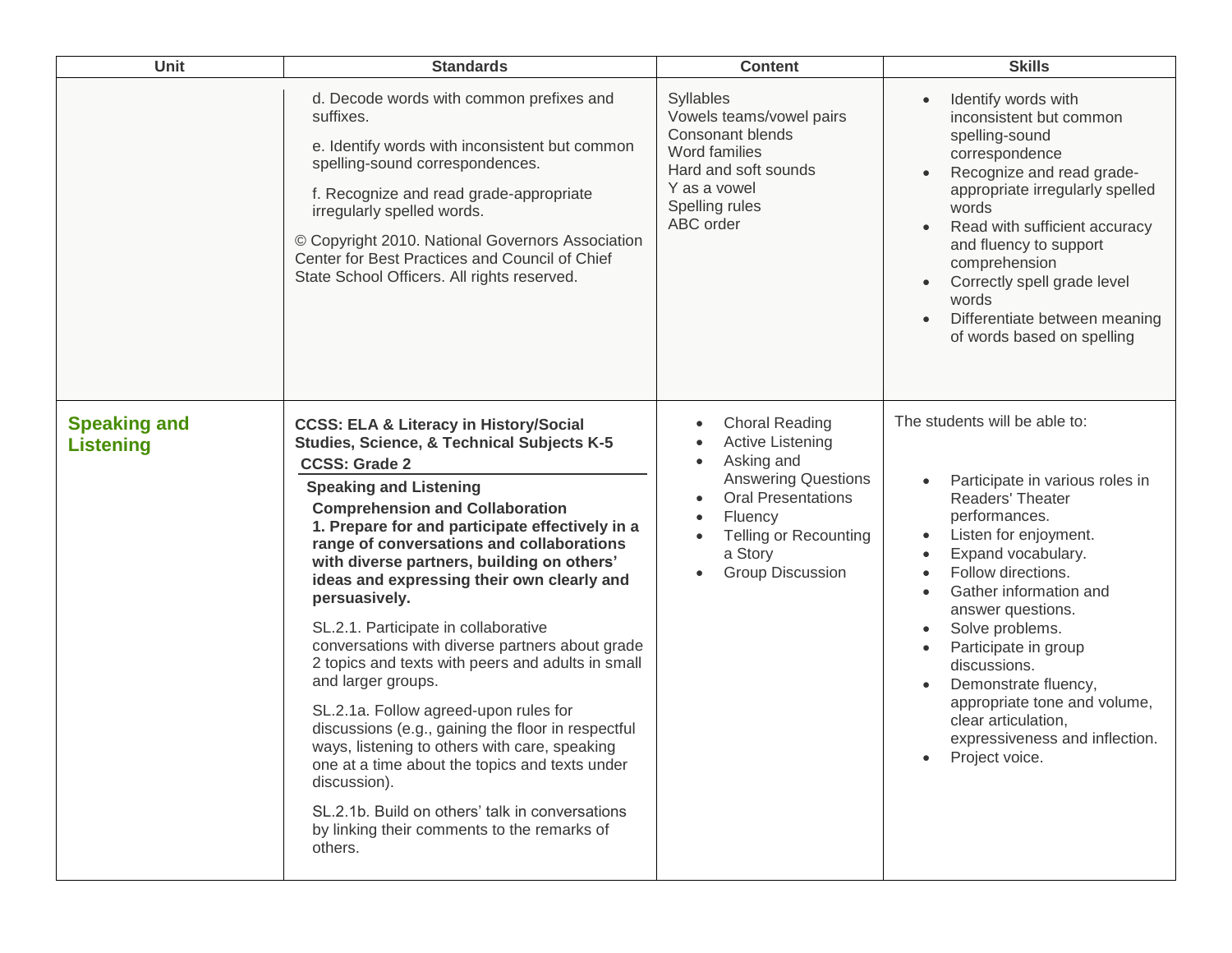| Unit | <b>Standards</b>                                                                                                                                                                                                                                                      | <b>Content</b> | <b>Skills</b> |
|------|-----------------------------------------------------------------------------------------------------------------------------------------------------------------------------------------------------------------------------------------------------------------------|----------------|---------------|
|      | SL.2.1c. Ask for clarification and further<br>explanation as needed about the topics and<br>texts under discussion.                                                                                                                                                   |                |               |
|      | 2. Integrate and evaluate information<br>presented in diverse media and formats,<br>including visually, quantitatively, and orally.                                                                                                                                   |                |               |
|      | SL.2.2. Recount or describe key ideas or details<br>from a text read aloud or information presented<br>orally or through other media.                                                                                                                                 |                |               |
|      | 3. Evaluate a speaker's point of view,<br>reasoning, and use of evidence and rhetoric.                                                                                                                                                                                |                |               |
|      | SL.2.3. Ask and answer questions about what a<br>speaker says in order to clarify comprehension,<br>gather additional information, or deepen<br>understanding of a topic or issue.                                                                                    |                |               |
|      | <b>Presentation of Knowledge and Ideas</b><br>4. Present information, findings, and<br>supporting evidence such that listeners can<br>follow the line of reasoning and the<br>organization, development, and style are<br>appropriate to task, purpose, and audience. |                |               |
|      | SL.2.4. Tell a story or recount an experience<br>with appropriate facts and relevant, descriptive<br>details, speaking audibly in coherent sentences.                                                                                                                 |                |               |
|      | 5. Make strategic use of digital media and<br>visual displays of data to express<br>information and enhance understanding of<br>presentations.                                                                                                                        |                |               |
|      | SL.2.5. Create audio recordings of stories or<br>poems; add drawings or other visual displays to<br>stories or recounts of experiences when<br>appropriate to clarify ideas, thoughts, and<br>feelings.                                                               |                |               |
|      | 6. Adapt speech to a variety of contexts and<br>communicative tasks, demonstrating<br>command of formal English when indicated<br>or appropriate.                                                                                                                     |                |               |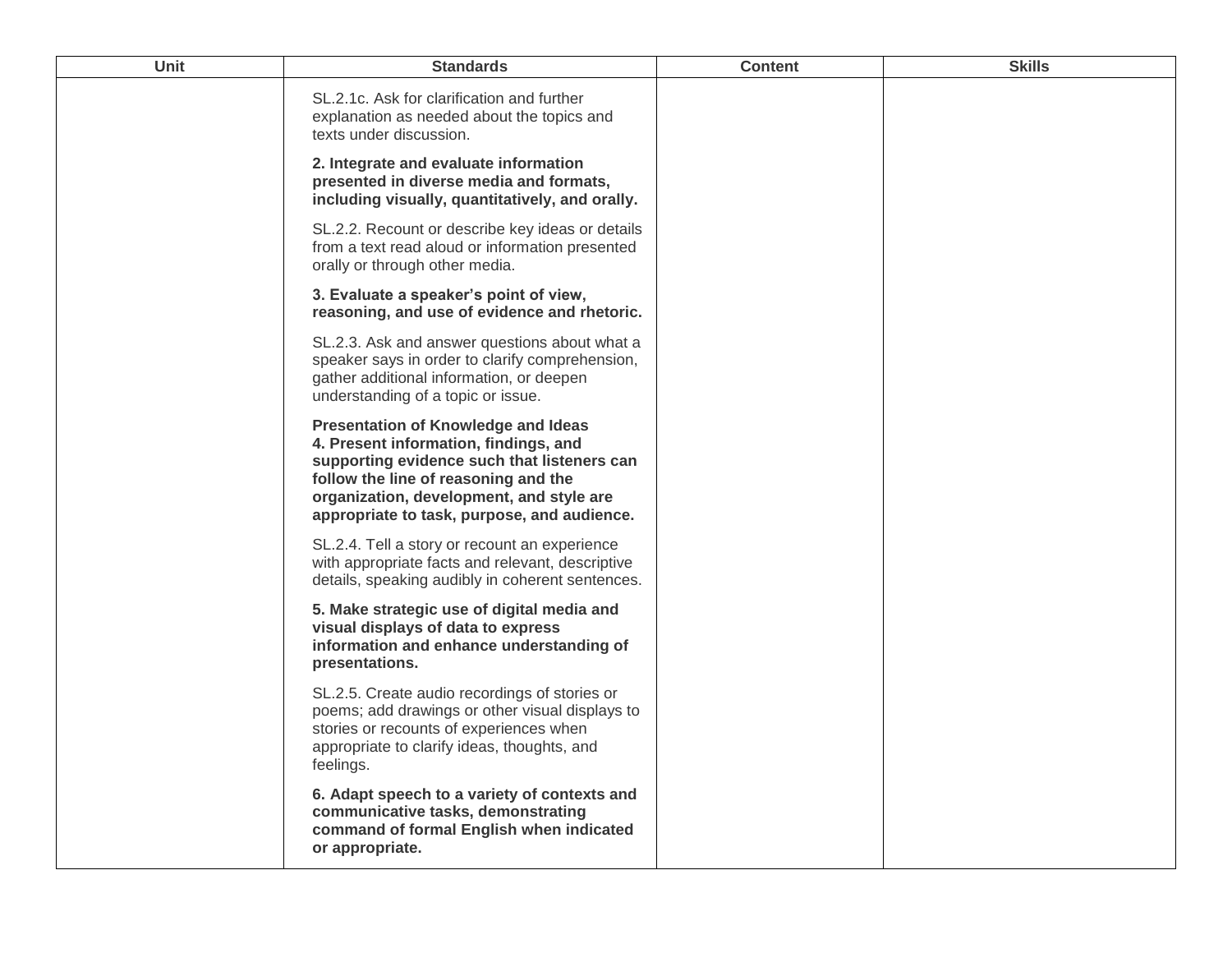| Unit              | <b>Standards</b>                                                                                                                                                                                                                                                                                                                                                                                                                                                                                                                                                                                                                                                                                                                                                                                                                                                                                                                                                                                                                                                                                                            | <b>Content</b>                                                                                                                                                                                         | <b>Skills</b>                                                                                                                                                                                                                                                                                                                                                                                                                                          |
|-------------------|-----------------------------------------------------------------------------------------------------------------------------------------------------------------------------------------------------------------------------------------------------------------------------------------------------------------------------------------------------------------------------------------------------------------------------------------------------------------------------------------------------------------------------------------------------------------------------------------------------------------------------------------------------------------------------------------------------------------------------------------------------------------------------------------------------------------------------------------------------------------------------------------------------------------------------------------------------------------------------------------------------------------------------------------------------------------------------------------------------------------------------|--------------------------------------------------------------------------------------------------------------------------------------------------------------------------------------------------------|--------------------------------------------------------------------------------------------------------------------------------------------------------------------------------------------------------------------------------------------------------------------------------------------------------------------------------------------------------------------------------------------------------------------------------------------------------|
|                   | SL.2.6. Produce complete sentences when<br>appropriate to task and situation in order to<br>provide requested detail or clarification.<br>© Copyright 2010. National Governors Association<br>Center for Best Practices and Council of Chief<br>State School Officers. All rights reserved.                                                                                                                                                                                                                                                                                                                                                                                                                                                                                                                                                                                                                                                                                                                                                                                                                                 |                                                                                                                                                                                                        |                                                                                                                                                                                                                                                                                                                                                                                                                                                        |
| <b>Vocabulary</b> | <b>CCSS: ELA &amp; Literacy in History/Social</b><br><b>Studies, Science, &amp; Technical Subjects K-5</b><br><b>CCSS: Grade 2</b><br><b>Reading: Informational Text</b><br><b>Craft and Structure</b><br>4. Interpret words and phrases as they are<br>used in a text, including determining<br>technical, connotative, and figurative<br>meanings, and analyze how specific word<br>choices shape meaning or tone.<br>RI.2.4. Determine the meaning of words and<br>phrases in a text relevant to a grade 2 topic or<br>subject area.<br>Language<br><b>Vocabulary Acquisition and Use</b><br>4. Determine or clarify the meaning of<br>unknown and multiple-meaning words and<br>phrases by using context clues, analyzing<br>meaningful word parts, and consulting<br>general and specialized reference materials,<br>as appropriate.<br>L.2.4. Determine or clarify the meaning of<br>unknown and multiple-meaning words and<br>phrases based on grade 2 reading and content,<br>choosing flexibly from an array of strategies.<br>L.2.4a. Use sentence-level context as a clue to<br>the meaning of a word or phrase. | Vocabulary<br>Homophones<br>Multi-meaning words<br>$\bullet$<br>Dictionary skills<br>$\bullet$<br>Synonyms and<br>antonyms<br>Root words<br>Prefixes<br>$\bullet$<br><b>Suffixes</b><br>Compound words | The students will be able to:<br>Recognize and use root words<br>to determine meaning of a<br>new word.<br>Decode and define words<br>using knowledge of prefixes<br>and suffixes.<br>Identify multiple meanings of<br>words.<br>Use context clues to<br>determine meaning of<br>unknown words.<br>Construct sentences using<br>acquired vocabulary in<br>conversation and in written<br>form.<br>Identify and recognize the<br>purpose of guidewords. |